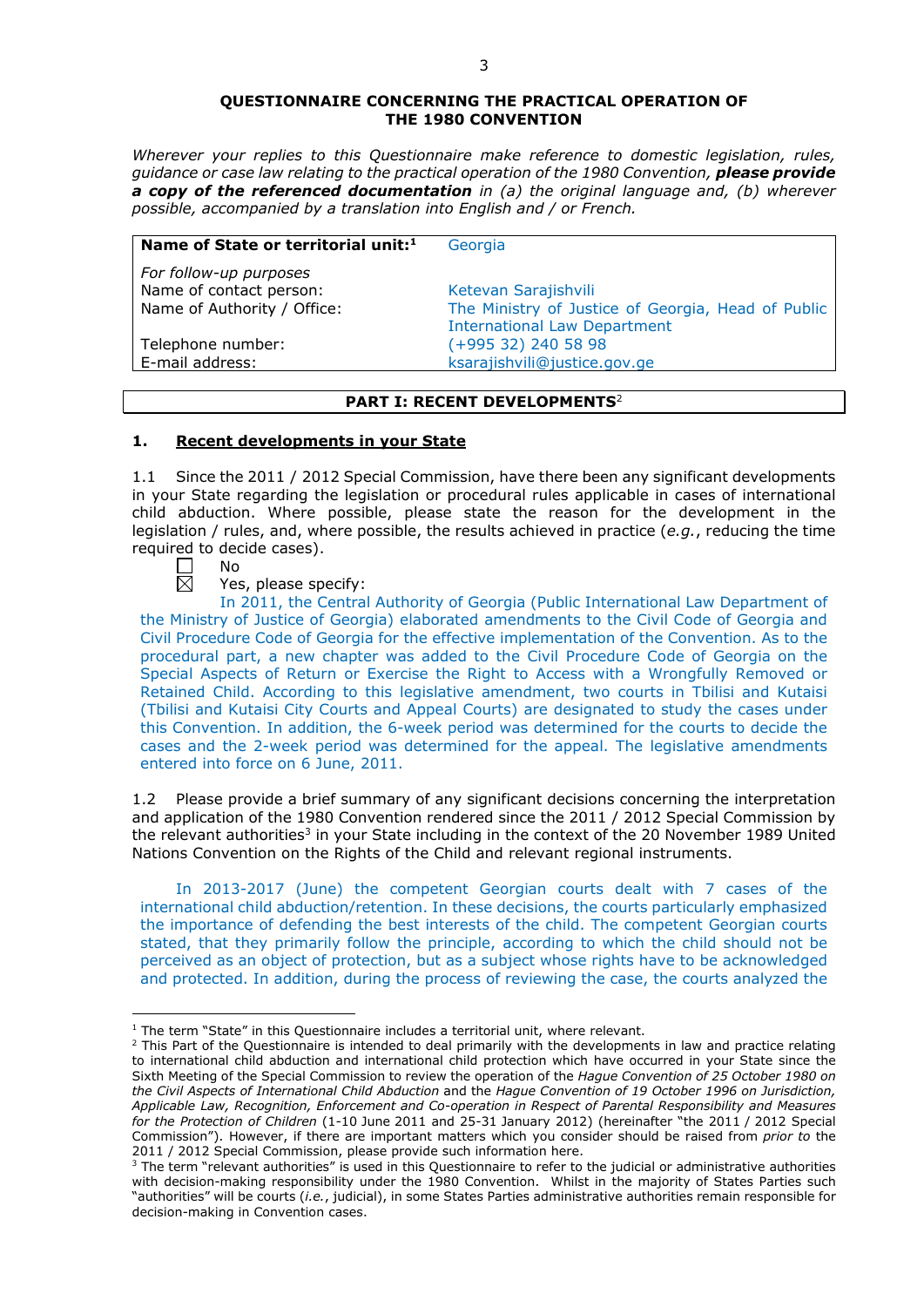psychological state of the minor and the estimated results in the case of the minor's return to the requesting state.

In two cases, the court stated, that the children (12 years old in one case, 8 and 11 years old in another case) had attained an age and the degree of maturity and took into account their opinion.

In one case, the Court stated that the "grave risk" test, which is enshrined in Article 13 of the 1980 Hague Convention, shall be interpreted narrowly. In addition, the court suggested, that the opinion of the child, which is based on the favor of free time and entertainment and is not based on the actual needs of the minor, shall not be taken into account as the justification of the refusal for the return of the child.

1.3 Please provide a brief summary of any other significant developments in your State since the 2011 / 2012 Special Commission relating to international child abduction.

The Central Authority of Georgia has elaborated the Draft Referral and Enforcement Mechanism on the child abduction/retention cases and the realization of the rights of access. The main aim of the document is to effectively implement the principles and provisions of the 1980 Hague Convention and efficiently enforce the court judgments. The document prescribes the precise procedures for each relevant state agencies, which are in charge of examination, referral and enforcement of the above mentioned cases. The Referral and Enforcement mechanism will be adopted in the nearer future.

In addition, the Central Authority of Georgia has developed the National Guideline on the implementation of the 1980 Hague Convention for Georgian judges and the representatives of other authorities involved in the examination/enforcement proceedings of the above mentioned cases. The Guideline describes the basic legal aspects of the 1980 Hague Convention and international/national practice of the relevant provisions of this international treaty.

The Central Authority of Georgia in close cooperation with EU and GIZ has developed the training module for judges and their assistants regarding the implementation issues of the 1980 Hague Convention. The training will be carried out in Autumn, 2017.

#### **2. Issues of compliance**

2.1 Are there any States Parties to the 1980 Convention with whom you are having particular challenges in achieving successful co-operation? Please specify the challenges you have encountered and, in particular, whether the problems appear to be systemic.

- $\boxtimes$ No
	- Yes, please specify:

Please insert text here

2.2 Are you aware of situations / circumstances in which there has been avoidance / evasion of the 1980 Convention?

 $\boxtimes$ No

Yes, please specify:

Please insert text here

#### **PART II: THE PRACTICAL OPERATION OF THE 1980 CONVENTION**

#### **3. The role and functions of Central Authorities designated under the 1980 Convention**<sup>4</sup>

*In general*

3.1 Have any challenges arisen in practice in achieving effective communication or cooperation with other Central Authorities?

 $\boxtimes$ 

-

No

Yes, please specify: Please insert text here

<sup>4</sup> See also Section 5 below on "Ensuring the safe return of children" which involves the role and functions of Central Authorities.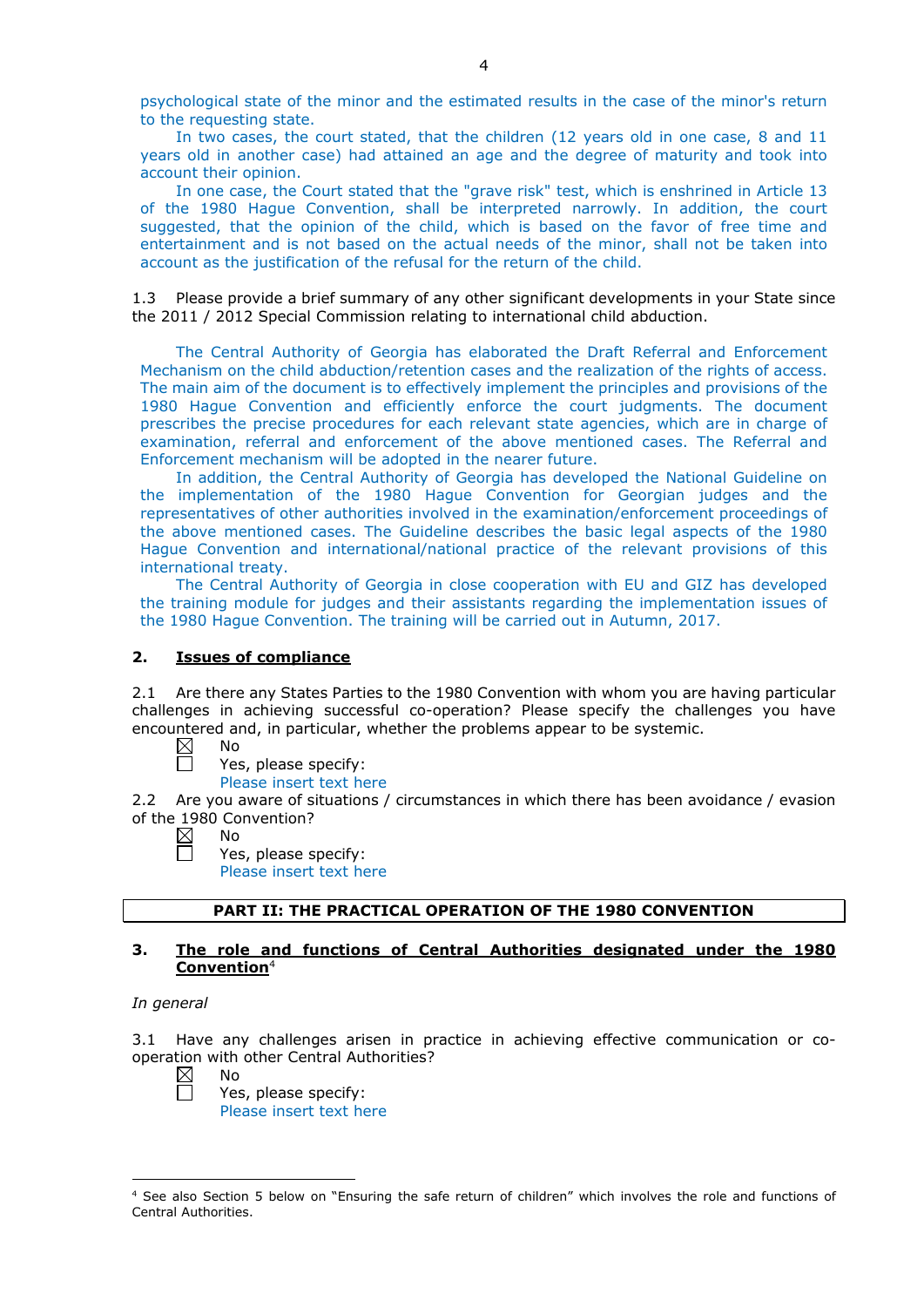3.2 Have any of the duties of Central Authorities, as set out in **Article 7** of the 1980 Convention, raised any particular problems in practice either in your State, or in States Parties with whom you have co-operated?

| No |
|----|
|    |

Yes, please specify: Please insert text here

3.3 Has your Central Authority encountered any challenges with the application of any of the 1980 Convention provisions? If so, please specify.

| Nο     |
|--------|
| ï<br>▃ |

Yes, please specify: Please insert text here

## *Legal aid and representation*

3.4 Do the measures your Central Authority takes to provide or facilitate the provision of legal aid, legal advice and representation in return proceedings under the 1980 Convention (**Art. 7(2)-(g)**) result in delays in proceedings either in your own State, or, where cases originate in your State, in any of the requested States you have dealt with?

 $\boxtimes$ No  $\Box$ 

Yes, please specify: Please insert text here

3.5 Are you aware of any other challenges in your State, or, where cases originate in your State, in any of the requested States you have dealt with, regarding the obtaining of legal aid, advice and / or representation for either left-behind parents or taking parents?<sup>5</sup><br>  $\boxtimes$  No<br>
Yes, please specify: No

Yes, please specify: Please insert text here

## *Locating the child*

3.6 Has your Central Authority encountered any challenges with locating children in cases involving the 1980 Convention, either as a requesting or requested State?

 $\boxtimes$ No  $\Box$ 

Yes, please specify the challenges encountered and what steps were taken or are considered to be taken to overcome these challenges:

Generally, there are no challenges with regard to the locating of the child, although, in some cases, if the applicant does not have an accurate information about the child's whereabouts, this may cause some delays in the locating process.

3.7 Has your Central Authority worked with any external agencies to discover the whereabouts of a child wrongfully removed to or retained within your State (*e.g.*, the police, Interpol, private location services)?

No  $\overline{\boxtimes}$ 

<u>.</u>

Yes, please share any good practice on this matter:

If the whereabouts of the child is unknown, the Central Authority always contacts the Ministry of Internal Affairs of Georgia, which is in charge of locating the minor.

*Information exchange, training and networking of Central Authorities*

<sup>5</sup> See paras 1.1.4 to 1.1.6 of the "Conclusions and Recommendations of the Fifth Meeting of the Special Commission to review the operation of the *Hague Convention of 25 October 1980 on the Civil Aspects of International Child Abduction* and the practical implementation of the *Hague Convention of 19 October 1996 on Jurisdiction, Applicable Law, Recognition, Enforcement and Co-operation in Respect of Parental Responsibility and Measures for the Protection of Children* (30 October – 9 November 2006) (hereinafter referred to as the ["Conclusions and Recommendations of the 2006 Special Commission"](https://assets.hcch.net/upload/concl28sc5_e.pdf)) and paragraphs 32 to 34 of the [Conclusions and Recommendations of the Special Commission](https://assets.hcch.net/upload/wop/concl28sc6_e.pdf) to review the operation of the Hague Convention of *[19 October 1980 on Jurisdiction, Applicable law, Recognition, Enforcement and Co-operation in Respect of](https://assets.hcch.net/upload/wop/concl28sc6_e.pdf)  [Parental Responsibility and Measures for the Protection of Children](https://assets.hcch.net/upload/wop/concl28sc6_e.pdf)* (1-10 June 2011 and 25-31 January 2012) (hereinafter the "C&R of the 2011/2012 Special Commission") (available on the Hague Conference website at < www.hcch.net > under "Child Abduction Section" then "Special Commission meetings").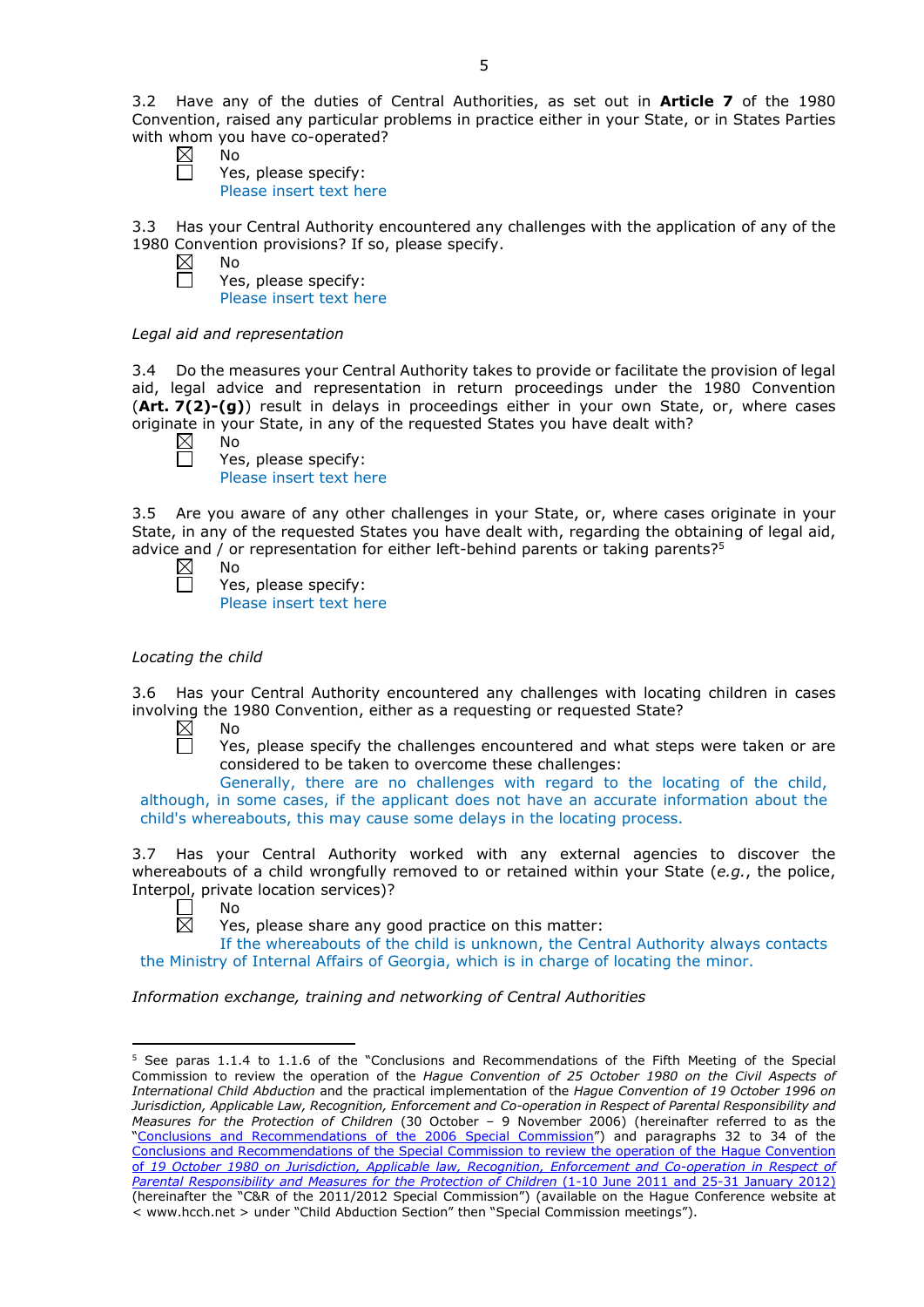3.8 Has your Central Authority shared its expertise with another Central Authority or benefited from another Central Authority sharing its expertise with your Central Authority, in accordance with the Guide to Good Practice - Part I on Central Authority Practice?<sup>6</sup>

┍ No 反

Yes, please specify:

In September, 2016 the delegation of Georgia (consisted of the representatives of the Georgian Central Authority (Ministry of Justice), the Ministry of Internal Affairs of Georgia and the LEPL - Social Service Agency of the Ministry of Labor, Health and Social Affairs of Georgia) visited the office of the Hague Conference on International Private Law, the Central Authority of the Netherlands (Ministry of Justice and Security) and the Hague District Court to share the experience regarding the examination of the child abduction/retention/rights to access cases and the enforcement of the court decisions.

In May, 2017 with the representative of the Georgian Central Authority (Ministry of Justice of Georgia) visited the Central Authority of the Republic of Austria to introduce the Austian model and experience. The main aim of the study visit was to share the expertise with regard to the prompt examination of the child abduction/retention/rights to access application, as well as the effective fulfillment of the obligations under the 1980 Hague Convention.

3.9 Has your Central Authority organised or participated in any other networking initiatives between Central Authorities such as regional meetings via conference call or videoconference?

No Yes, please specify: Please insert text here

### *Statistics*<sup>7</sup>

3.10 If your Central Authority does not submit statistics through the web-based INCASTAT database, please explain why.

### N/A

#### *Prompt handling of cases*

3.11 Does your Central Authority have mechanisms in place to ensure the prompt handling of cases?

 $\boxtimes$ No

-

Yes, please specify:

Although, there is no exact timeframe set for the prompt handling of the cases, the Central Authority of Georgia takes effective steps to ensure that the referral of the application to the competent Georgian Court or the requested Central Authority is not delayed. In addition, according to the draft Referral and Enforcement Mechanism, a 6-week period is determined for the Central Authority to examine and refer the case to the above mentioned authorities.

3.12 If your Central Authority is experiencing delays in handling cases please specify the main reasons for these delays:

The Georgian Central Authority may experience the delays, when:

1) the parties are reluctant to cooperate with the Central Authority and/or other relevant state agencies;

2) there are some difficulties in locating the child's whereabouts;

3) the application submitted to the Central Authority does not contain enough information/evidence in order to commence the proceedings under the 1980 Hague Convention and the left-behinded parent does not provide the Central Authority with the requested information in a timely manner.

## **4. Court proceedings & promptness**

 $6$  Available on the Hague Conference website at < www.hcch.net > under "Child Abduction Section" then "Guides to Good Practice". See, in particular, Chapter 6.5 on twinning arrangements.

<sup>7</sup> See paras 1.1.16 to 1.1.21 of the Conclusions and Recommendations of the 2006 Special Commission (*supra.*  note  $5$ ).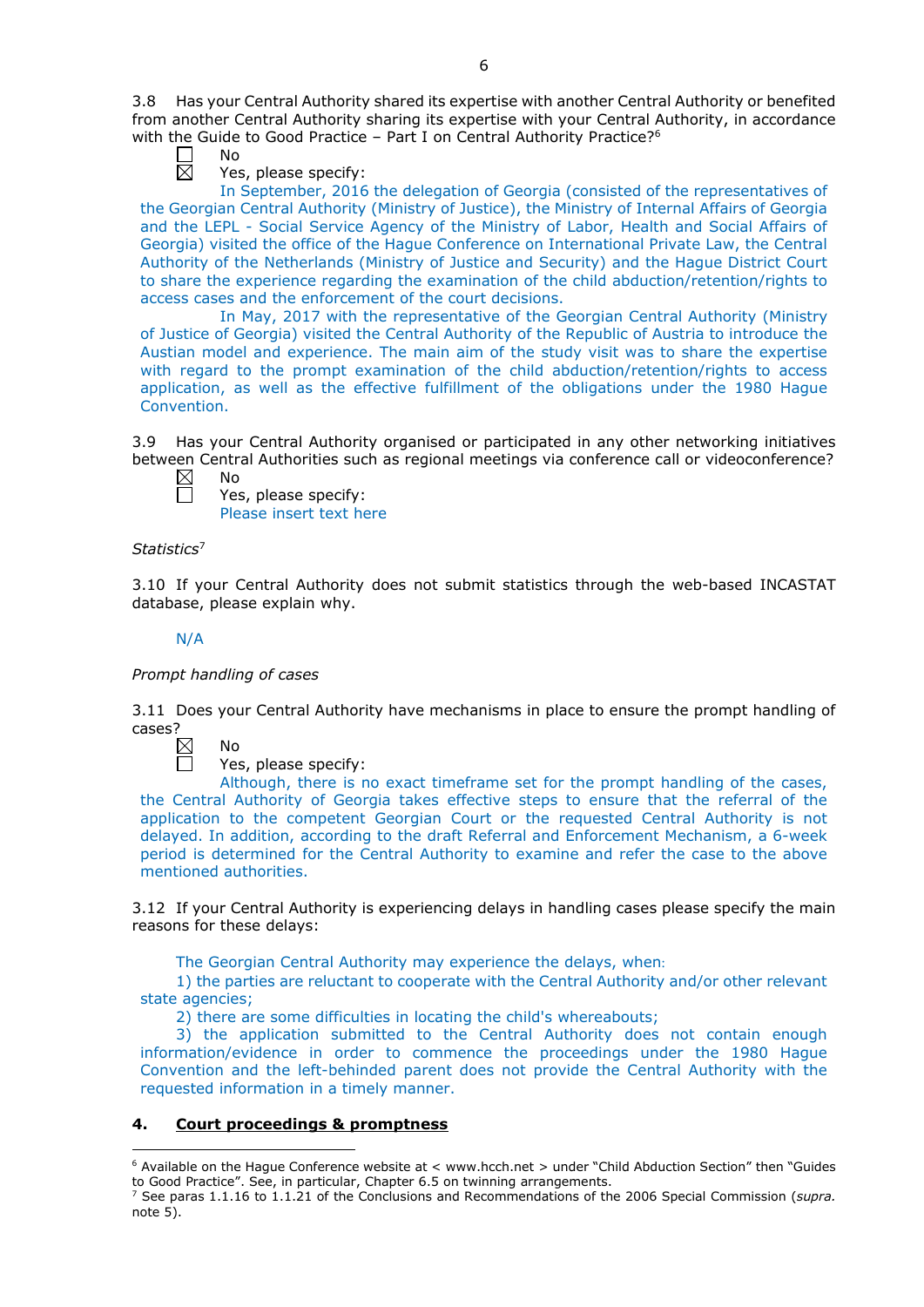4.1 Has your State limited the number of judicial or administrative authorities who can hear return applications under the 1980 Convention (*i.e.*, concentration of jurisdiction")?8

| ρς  |
|-----|
| No, |

No, please indicate if such arrangements are being contemplated: Please insert text here

4.2 Does your State have mechanisms in place to handle return decisions within six weeks (*e.g.*, production of summary evidence, limitation of appeals, swift enforcement)?

- No  $\boxtimes$ 
	- Yes, please explain:

According to Article 351-14 of the Civil Procedure Code of Georgia, the competent Georgian courts have up to 6 weeks to examine and decide the case. If the court does not render the decision within 6 weeks from the date of commencement of the proceedings, in accordance with Article 11 of the 1980 Hague Convention, the Central Authority of Georgia is empowered to request the information from the court regarding the reasons for the delay.

4.3 If your response to the previous question is No, does your State contemplate implementing mechanisms to meet the requirement of prompt return under the 1980 Convention (*e.g.*, procedures, bench-books, guidelines, protocols)?

- $\Box$ No, please explain:
	- Please insert text here
- $\Box$ Yes, please explain:
	- Please insert text here

4.4 If your State is experiencing delays in handling return decisions please specify the main reasons for these delays:

For example, the complexity of the particular case, the motion of the disputing party/parties to postpone the court hearing.

4.5 Do your courts regularly order immediate protective measures when initiating the return procedure, so as to prevent a new removal and minimize the harm to the child (*e.g.*, prohibit removal of the child from the jurisdiction, retain documentation, grant provisional access rights to the left-behind parent)?

- No, please explain:  $\Box$ 
	- Please insert text here

Yes, please explain:

Taking into account the case circumstances, the court orders the protective measures in order to prevent a new removal and minimize the harm to the child. According to Article 351-10 of the Civil Procedure Code of Georgia, upon the petition of the applicant, the court is empowered to issue the protective orders, including, an order restricting the removal of the child.

4.6 Do your courts make use of direct judicial communications to ensure prompt proceedings?  $\Box$ Yes  $\bar{\boxtimes}$ 

No, please explain:

The Georgian Central Authority actively cooperates with the national court system in order to designate Georgian judges to the International Hague Network of Judges.

4.7 If your State has not designated a sitting judge to the International Hague Network of Judges does your State intend to do so in the near future?<br>  $\boxtimes$  Yes

Yes  $\Box$ 

⊠

-

No, please explain:

Please insert text here

4.8 Please comment upon any cases (whether your State was the requesting or requested State), in which the judge (or decision-maker) has, before determining an application for return, communicated with a judge or other authority in the requesting State regarding the issue of

<sup>8</sup> See, *The [Judges' Newsletter](https://www.hcch.net/en/instruments/conventions/publications2/judges-newsletter)* on International Child Protection – Vol. XX / [Summer-Autumn 2013](https://assets.hcch.net/upload/newsletter/nl2013tome20en.pdf) the special focus of which was "Concentration of jurisdiction under the *Hague Convention of 25 October 1980 on the civil aspects of International Child Abduction* and other international child protection instruments".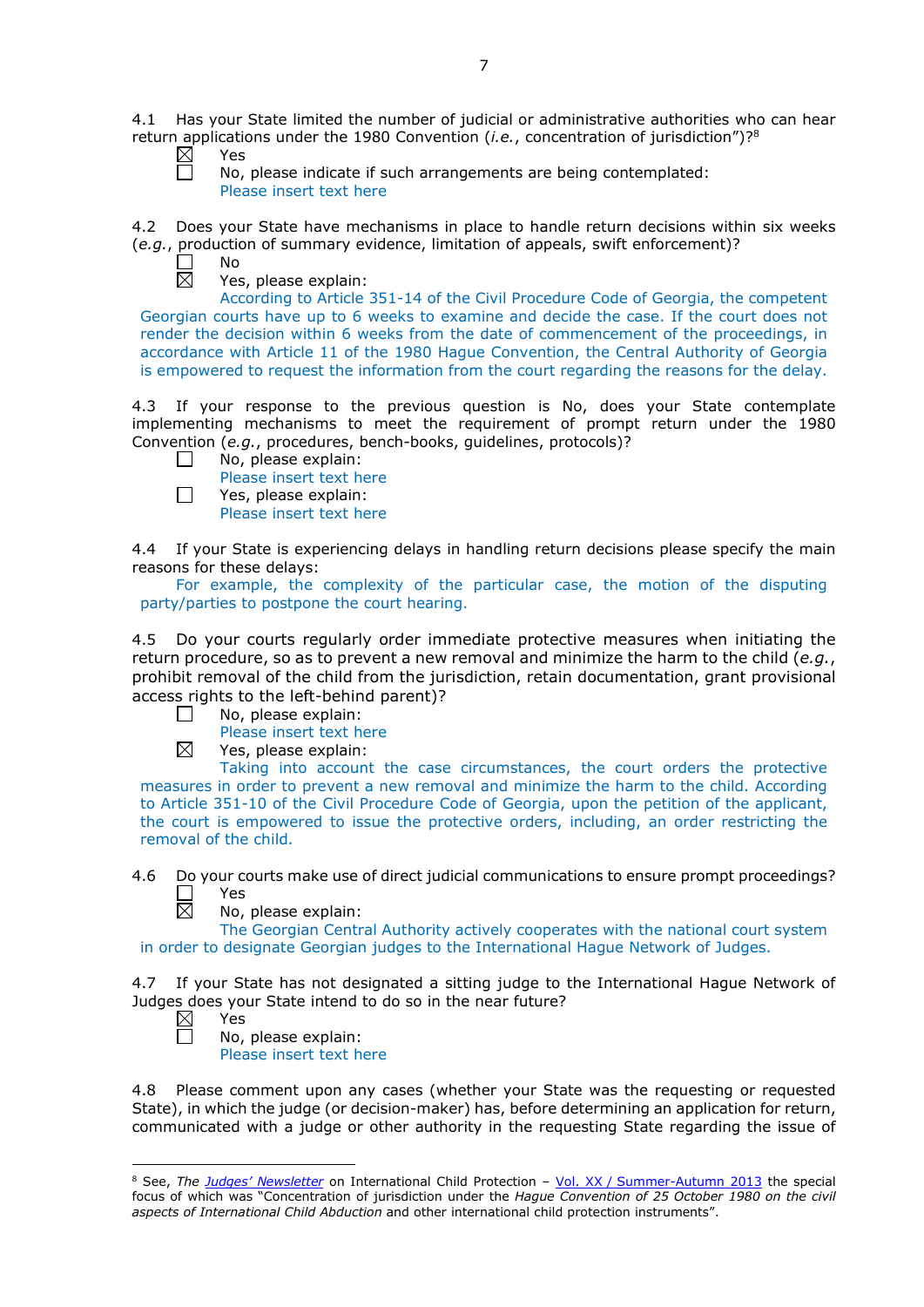the child's safe return. What was the specific purpose of the communication? What was the outcome?

N/A

### **5. Ensuring the safe return of children**<sup>9</sup>

*Methods for ensuring the safe return of children*<sup>10</sup>

5.1 What measures has your Central Authority taken to ensure that the recommendations of the 2006 and 2011 / 2012 Special Commission meetings<sup>11</sup> regarding the safe return of children are implemented?

In accordance with the recommendations of the Special Commission meetings, the Central Authority of Georgia facilitates the realization of the rights to access in accordance with Article 21 of the 1980 Hague Convention. If the safe return of the child may be at danger, the Central Authority alerts the appropriate national agencies, as well as the relevant authorities of the requesting state. In addition, the Central Authority of Georgia is empowered to coordinate the taking of the urgent protective measures in accordance with Article 11 of the 1996 Hague Convention.

5.2 In particular, in a case where the safety of a child is in issue and where a return order has been made in your State, how does your Central Authority ensure that the appropriate child protection bodies in the *requesting* State are alerted so that they may act to protect the welfare of a child upon return (until the appropriate court in the requesting State has been effectively seised)?

The Central Authority of Georgia contacts the Central Authority of the requesting state and provides with the relevant information on the case circumstances and the measures taken by the competent Georgian authorities, as well as the concerns of the Georgian Central Authority. In parallel with the official correspondence, the contact can be made via the e-mail and phone.

5.3 Where there are concerns in the requested State regarding possible risks for a child following a return, what conditions or requirements can the relevant authority in your State put in place to minimise or eliminate those concerns?

The Central Authority of Georgia contacts the Central Authority of the requesting state and provides with the relevant information on the case circumstances and the measures taken by the competent Georgian authorities, as well as the concerns of the Georgian Central Authority. In parallel with the official correspondence, the contact can be made via the e-mail and phone.

#### *Use of the 1996 Convention to ensure a safe return*

5.4 If your State is not Party to the 1996 Convention, is consideration being given to the possible advantages of the 1996 Convention in providing a jurisdictional basis for urgent protective measures associated with return orders (**Arts 7 and 11**), in providing for their recognition by operation of law (**Art. 23**), and in communicating information relevant to the protection of the child (**Art. 34**)?

No Yes, please explain: N/A

*Protection of primary carer*

 $\perp$ 

-

5.5 Are you aware of cases in your State where a primary carer taking parent, for reasons of personal security (*e.g.*, domestic or family violence, intimidation, harassment, etc.) or others,

<sup>9</sup> See **Art. 7(2)** *h)* of the 1980 Convention.

<sup>&</sup>lt;sup>10</sup> Where relevant, please make reference to the use of undertakings, mirror orders and safe harbour orders and other such measures in your State.

<sup>11</sup> See the [Conclusions and Recommendations](https://assets.hcch.net/upload/concl28sc5_e.pdf) of the Special Commission of 2006 (*supra.* note 5) at paras 1.1.12 and 1.8.1 to 1.8.2 and 1.8.4 to 1.8.5 and the Appendix to the Conclusions and Recommendations and the [Conclusions and Recommendations of the 2011](https://assets.hcch.net/upload/wop/concl28sc6_e.pdf) / 2012 Special Commission (*supra.* note 5).at paras 39-43.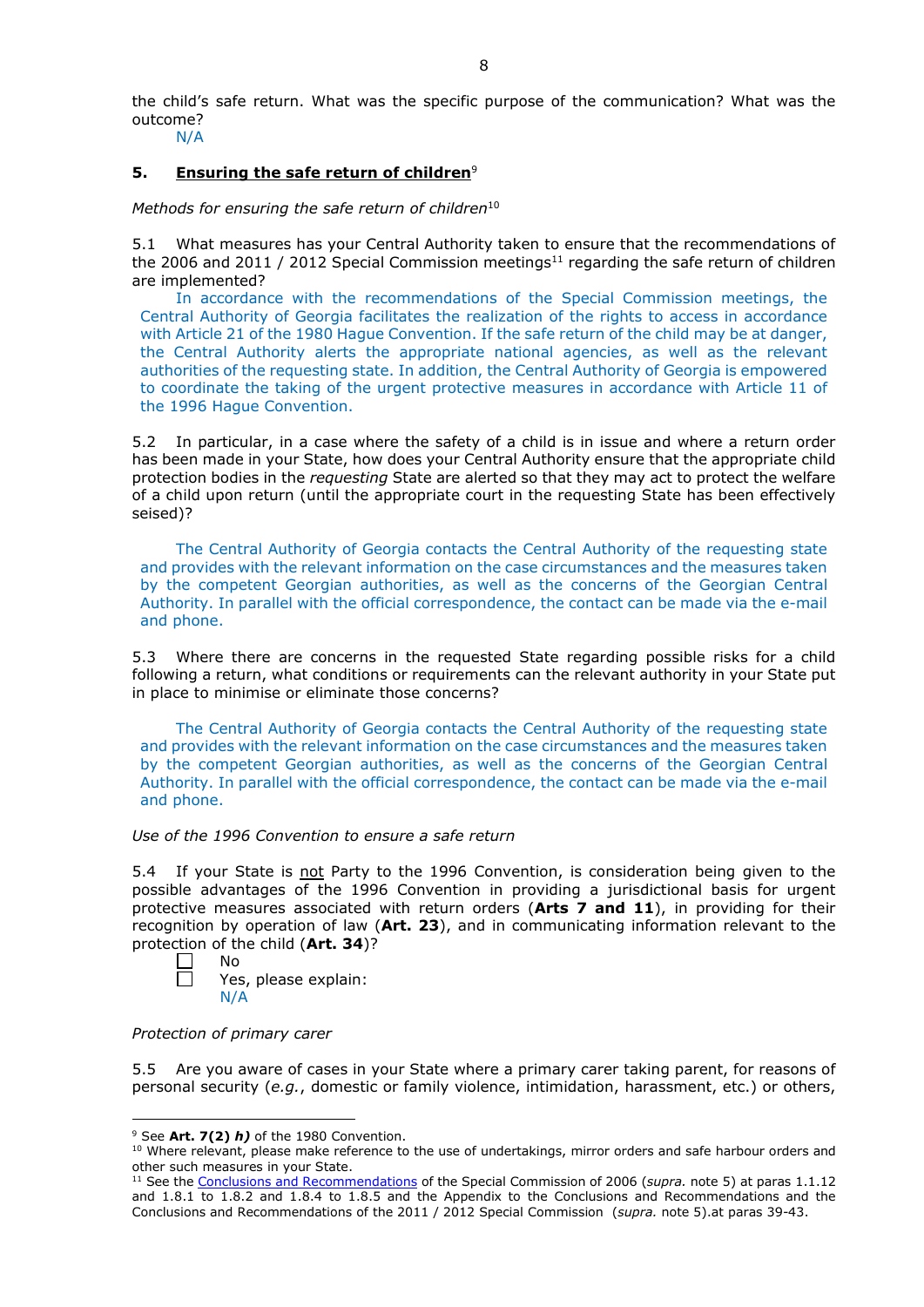has refused or has not been in a position to return with the child to the requesting State? How are such cases dealt with in your State? Please explain and provide case examples where possible.

#### N/A

5.6 In particular, would your authorities consider putting in place measures to protect the primary carer upon return in the requesting State as a mean to secure the safe return of the child? Please explain and provide case examples where possible.

In case of necessity, the relevant national authorities will take measures within their field of competence to protect the primary carer of the child. In addition, the Central Authority of Georgia will contact the Central Authority of the requesting state to coordinate the further steps for the safe return of the above mentioned person.

#### *Post-return information*

5.7 In cases where measures are put in place in your State to ensure the safety of a child upon return, does your State (through the Central Authority, or otherwise) attempt to monitor the effectiveness of those measures upon the child's return? Would you support a recommendation that States Parties should co-operate to provide each other with follow-up information on such matters, insofar as is possible?

In case of necessity, the Georgian Central Authority contacts the Central Authority of the requesting state in order to get the follow-up information. In our opinion, the cooperation between states with regard to the provision with the follow-up information is vitally important.

5.8 If your State is not Party to the 1996 Convention, is consideration being given to the possible advantages of the 1996 Convention in providing a jurisdictional basis for requesting a report on the situation of the child upon return to the State of habitual residence (**Art. 32- (a)**)?

| $\mathbf{L}$ | N٥                          |
|--------------|-----------------------------|
| $\Box$       | Yes, please explain:<br>N/A |

-

#### **6. Voluntary agreements and mediation**

6.1 How does your Central Authority (either directly or through any intermediary) take, or is it considering taking, appropriate steps under **Article 7-(c)** to secure the voluntary return of the child or to bring about an amicable resolution of the issues? Please explain:

In order to ensure the prompt and effective resolution of the dispute, before submitting the case file to the competent court, the Central Authority actively encourages parties to reach the agreement without using the judicial proceedings. Apart from the official communication means, the Central Authority contacts the parties either by phone and/or email in order to quicken the process and proposes a meeting (when the party/parties are in Georgia) within 2-3 days after receiving of the application. If the party/parties so agree, the representatives of the Central Authority meet them and pass the relevant information on the circumstances and the possible outcomes of the case as well as the general procedures under the 1980 Hague Convention. In addition, the representatives of the Central Authority of Georgia also inform the requesting Central Authority on the developments of the case and the steps taken in order to encourage the parties to settle the dispute amicably without referring the case file to the court.

6.2 In what ways have you used the "Guide to Good Practice on Mediation" $12$  for the purpose of implementing the 1980 Convention in your State? Please explain:

The Guide to Good Practice is a very important tool to facilitate the friendly settlement of the dispute between the parties. It gives a lot of useful information on how does the

<sup>&</sup>lt;sup>12</sup> Available on the Hague Conference website at < www.hcch.net > under "Child Abduction Section" then "Guides to Good Practice".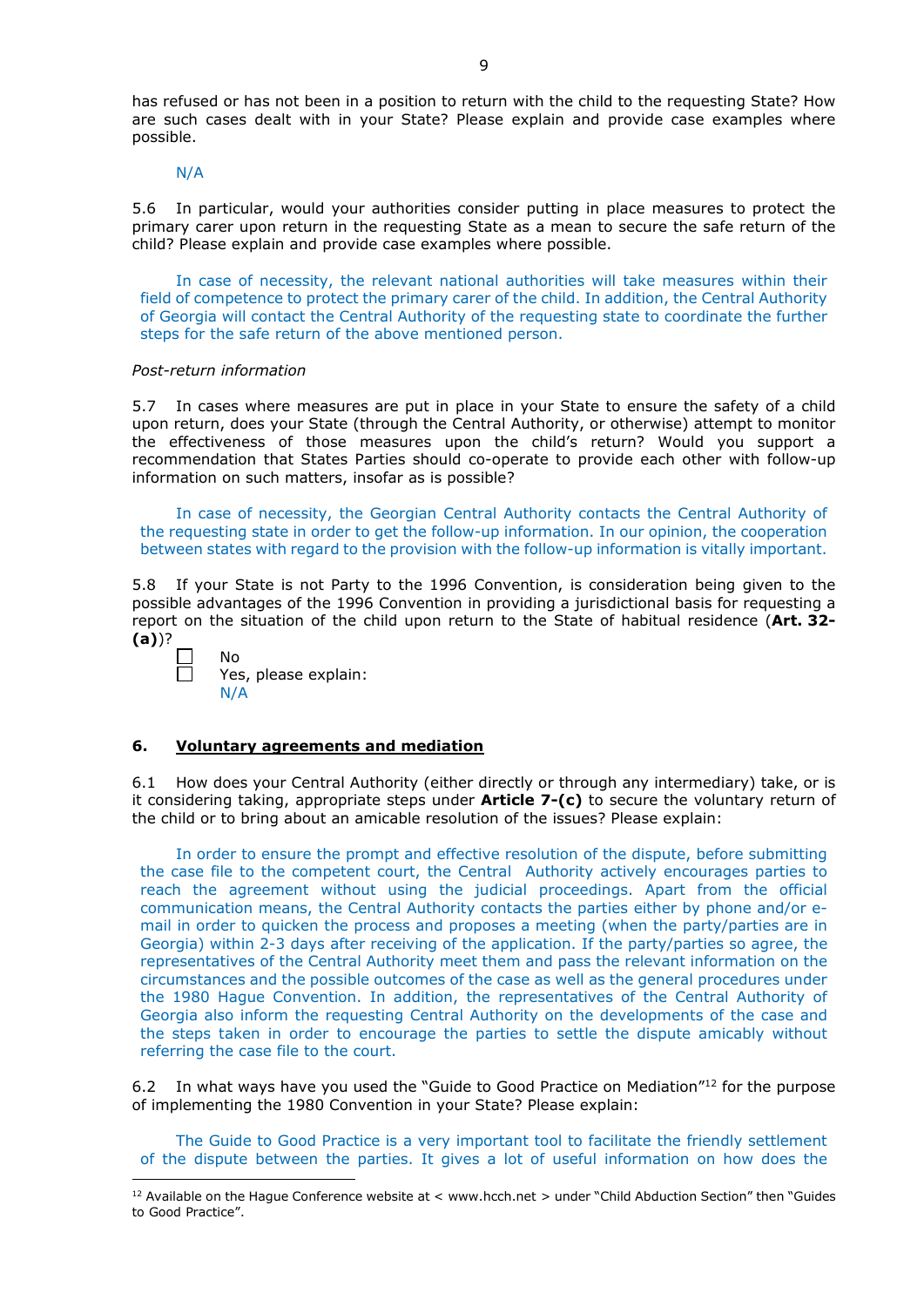mediation work for the child abduction cases. In cooperation with the GIZ, the document is being translated into Georgian language and will be available to the practitioners, as well as the general public.

6.3 Has your State considered or is it in the process of considering the establishment of a Central Contact Point for international family mediation to facilitate access to information on available mediation services and related issues for cross-border family disputes involving children, or has this task been entrusted to the Central Authority?<sup>13</sup>

- $\boxtimes$ No, please explain: However, this issue might be discussed in the near future.  $\Box$ Yes, please explain:
	- Please insert text here

## **7. Preventive measures**

7.1 Has your State taken steps to advance the development of a travel form under the auspices of the International Civil Aviation Organisation?14

 $\boxtimes$ No

 $\Box$ 

П

Yes, please describe: Please insert text here

7.2 Regardless of whether the International Civil Aviation Organisation adds the development of a travel form to its work programme, would your State support the development of a nonmandatory model travel form under the auspices of the Hague Conference?

 $\boxtimes$ Yes

-

No, please explain:

Please insert text here

## **8. The Guide to Good Practice under the 1980 Convention**

8.1 In what ways have you used the Parts of the Guide to Good Practice<sup>15</sup> to assist in implementing for the first time, or improving the practical operation of, the 1980 Convention in your State?

a. Part I on Central Authority Practice. Please explain:

The document clearly describes the general functions and responsibilities of the main actors involved in the process of the examination of the 1980 Hague Convention, as well as the general recommendations with regard to the effective implementation of the above mentioned international treaty, it is widely used by the Central Authority of Georgia in order to improve the relevant national legislation and/or practice.

- b. Part II on Implementing Measures. Please explain: See above.
- c. Part III on Preventive Measures. Please explain: See above.
- d. Part IV on Enforcement. Please explain: See above.

8.2 How have you ensured that the relevant authorities in your State have been made aware of, and have had access to, the Guide to Good Practice?

With the assistance of EU and GIZ, the parts of the Guide to Good Practice is being translated into Georgian language and will be disseminated among the judges and other representatives of the relevant state authorities, as well as the general public.

<sup>&</sup>lt;sup>13</sup> As it has been encouraged in the Guide to Good Practice on Mediation, Chapter 4, on "Access to Mediation". par. 114-117. See also [Conclusions and Recommendations of the 2011](https://assets.hcch.net/upload/wop/concl28sc6_e.pdf) / 2012 Special Commission (*supra.* note 5) at par. 61.

<sup>14</sup> See the [Conclusions and Recommendations of the 2011](https://assets.hcch.net/upload/wop/concl28sc6_e.pdf) / 2012 Special Commission (*supra.* note 5) at par. 92. <sup>15</sup> All Parts of the Guide to Good Practice under the 1980 Convention are available on the Hague Conference website at < www.hcch.net > under "Child Abduction Section" then "Guides to Good Practice".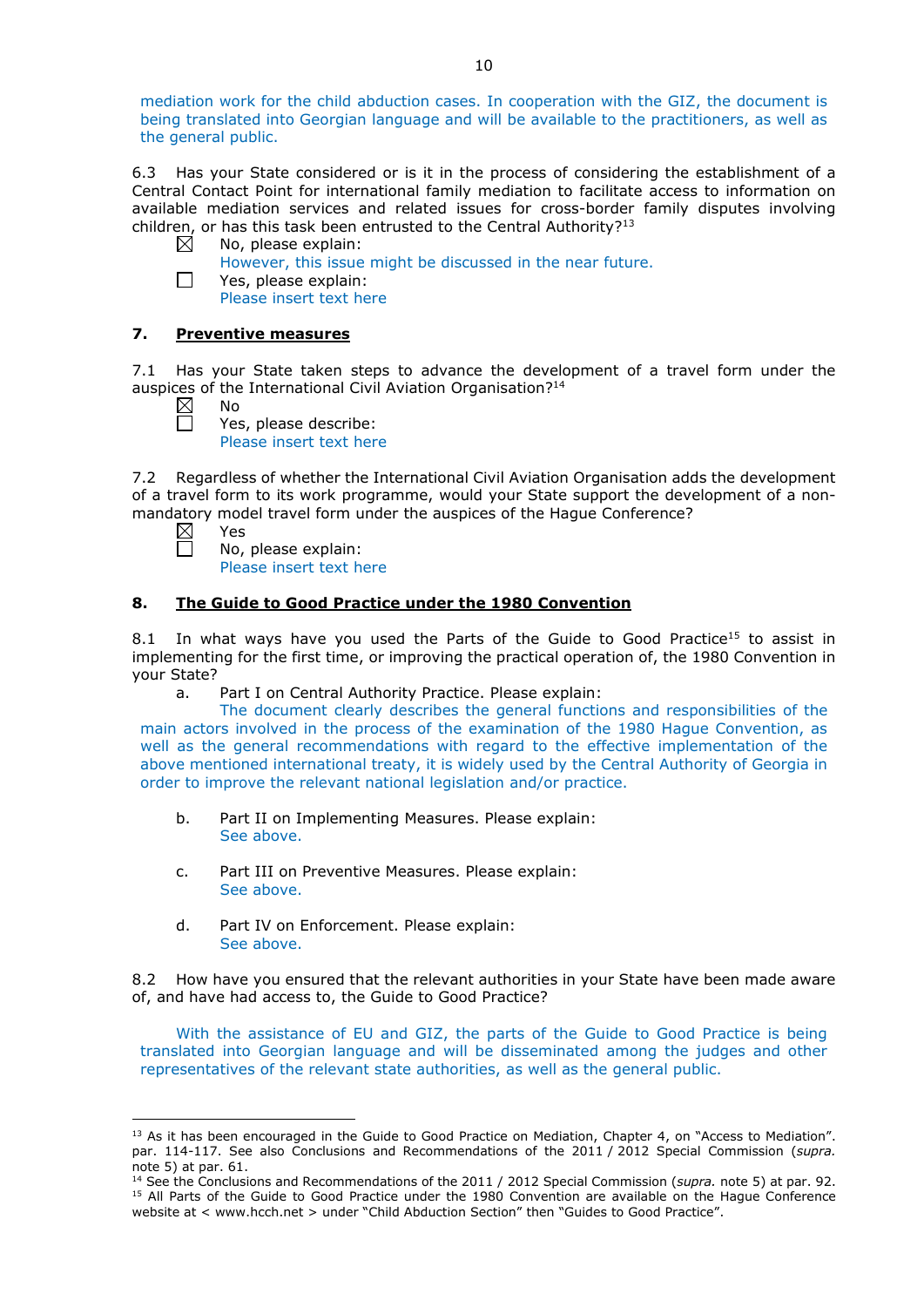8.3 Do you have any other comments about any Part of the Guide to Good Practice?

N/A

### **9. Publicity and debate concerning the 1980 Convention**

9.1 Has the 1980 Convention given rise to (a) any publicity (positive or negative) in your State, or (b) any debate or discussion in your national parliament or its equivalent? No

 $\boxtimes$  $\Box$ 

Yes, please indicate the outcome of this debate or discussion, if any:

9.2 By what methods does your State disseminate information to the public about the 1980 Convention?

The general information regarding the application of the 1980 Hague Convention, the Explanatory Report of Elisa Perez-Vera, the application forms and the national implementing legislation is available on the website of the Ministry of Justice of Georgia: http://justice.gov.ge/Ministry/Index/302. In addition, upon request, the representatives of the Central Authority of Georgia deliver the relevant information on the operation of the 1980 Hague Convention.

#### **PART IV: TRANSFRONTIER ACCESS / CONTACT AND INTERNATIONAL FAMILY RELOCATION**

## **10. Transfrontier access / contact**<sup>16</sup>

10.1 Since the 2011 / 2012 Special Commission, have there been any significant developments in your State regarding Central Authority practices, legislation, procedural rules or case law applicable in cases of transfrontier contact / access?

No 岗

-

Yes, please explain:

In 2011, the Central Authority of Georgia elaborated amendments to the Civil Code of Georgia and Civil Procedure Code of Georgia for the effective implementation of the Convention. As to the procedural part, a new chapter was added to the Civil Procedure Code of Georgia on the Special Aspects of Return or Exercise the Right to Access with a Wrongfully Removed or Retained Child. According to this legislative amendment, two courts in Tbilisi and Kutaisi (Tbilisi and Kutaisi City Courts and Appeal Courts) were designated to study the cases under this Convention. In addition, the 6-week period was determined for the courts to decide the cases and the 2-week period was determined for the appeal. The legislative amendments entered into force on 6 June, 2011.

The Central Authority of Georgia has elaborated the Draft document on Referral and Enforcement Mechanism on child abduction/retention cases and the realization of the rights of access. The main aim of the document is to effectively implement the principles and provisions of the 1980 Hague Convention and efficiently enforce the court judgments. The document prescribes the precise procedures for each relevant state agencies, which are in charge of examination, referral and enforcement of the above mentioned cases. The Referral and Enforcement mechanism will be adopted in the nearer future.

In addition, the Central Authority of Georgia has developed the National Guideline on the implementation of the 1980 Hague Convention for Georgian judges and the representatives of other authorities involved in the examination/enforcement proceedings of the above mentioned cases. The Guideline describes the basic legal aspects of the 1980 Hague Convention and international/national practice of the relevant provisions of this international treaty.

The Central Authority of Georgia in clode cooperation with EU and GIZ has developed the training module for judges and their assistants regarding the implementation issues of the 1980 Hague Convention. The training will be carried out in autumn, 2017.

<sup>&</sup>lt;sup>16</sup> See the [Conclusions and Recommendations](https://assets.hcch.net/upload/concl28sc5_e.pdf) of the 2006 Special Commission (supra. note 5) at paras 1.7.1 to 1.7.3.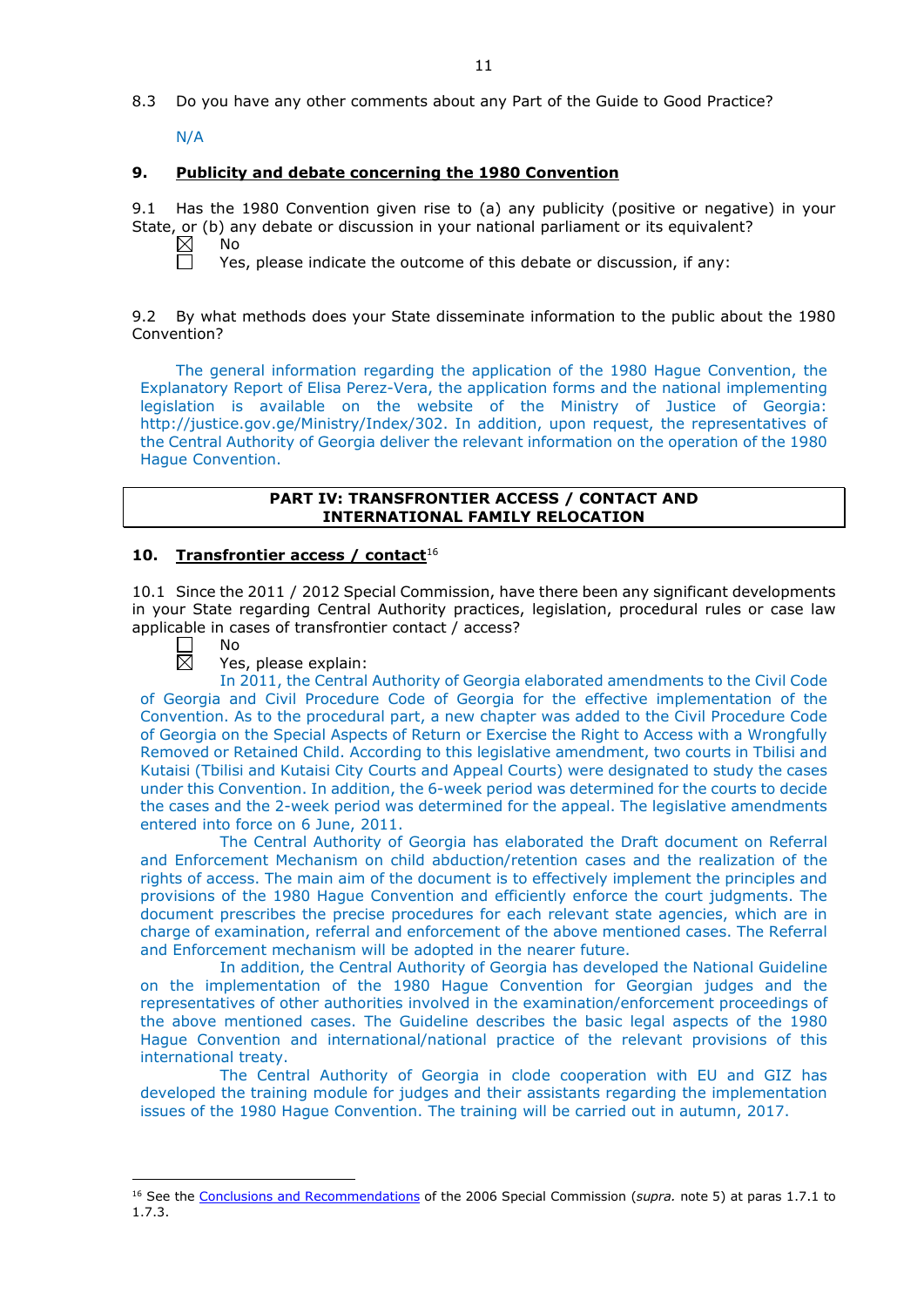10.2 Please indicate any important developments in your State, since the 2011 / 2012 Special Commission, in the interpretation of **Article 21** of the 1980 Convention.

Since 2011, no incoming/outgoing application was made regarding the realization of the rights to access.

10.3 What problems have you experienced, if any, as regards co-operation with other States in respect of:

- a. the granting or maintaining of access rights; N/A
- b. the effective exercise of rights of access; and N/A
- c. the restriction or termination of access rights. N/A

Please provide case examples where possible. N/A

10.4 In what ways have you used the "General Principles and Guide to Good Practice on Transfrontier Contact Concerning Children"17 to assist in transfrontier contact / access cases in your State? Can you suggest any further principles of good practice?

Since 2011, no incoming/outgoing application was made regarding the realization of the rights to access. However, the Guide to Good Practice remains as a very useful tool regarding the facilitation of the realization of the access rights.

## **11. International family relocation**<sup>18</sup>

11.1 Since the 2011 / 2012 Special Commission, have there been any significant developments in your State regarding the legislation, procedural rules or case law applicable to international family relocation? Where possible, please explain these developments in the legislation, procedural rules or case law:

#### N/A

<u>.</u>

## **PART V: NON-CONVENTION CASES AND NON-CONVENTION STATES**

## **12. Non-Convention cases and non-Convention States**

12.1 Are there any States that you would particularly like to see become a State Party to the 1980 Convention? If so, what steps would you suggest could be taken to promote the Convention and encourage ratification of, or accession to, the Convention in those States? Please explain:

In general, the increasing number of the contracting states will facilitate the better application of the 1980 Hague Convention in practice.

12.2 Are there any States which are not Parties to the 1980 Convention or not Members of the Hague Conference that you would like to see invited to the Special Commission meeting in 2017?

<sup>&</sup>lt;sup>17</sup> Available on the Hague Conference website at < www.hcch.net > under "Child Abduction Section" then "Guides to Good Practice".

 $18$  See the Conclusions and Recommendations of the 2006 Special Commission meeting at paras 1.7.4 to 1.7.5; *"*1.7.4 The Special Commission concludes that parents, before they move with their children from one country to another, should be encouraged not to take unilateral action by unlawfully removing a child but to make appropriate arrangements for access and contact preferably by agreement, particularly where one parent intends to remain behind after the move.

<sup>1.7.5</sup> The Special Commission encourages all attempts to seek to resolve differences among the legal systems so as to arrive as far as possible at a common approach and common standards as regards relocation."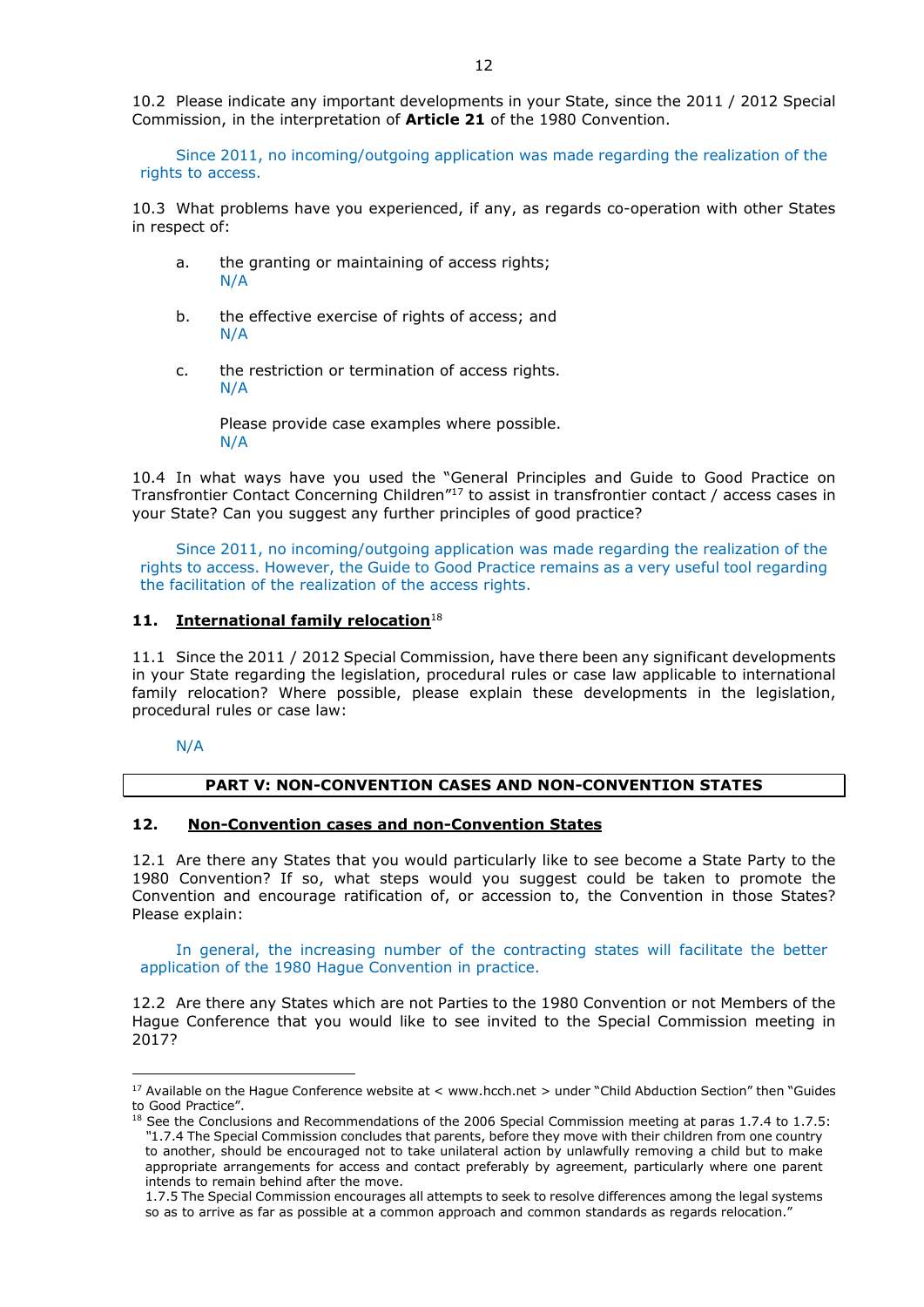N/A

*The "Malta Process"*<sup>19</sup>

12.2 In relation to the "Malta Process":

a. Do you have any comment to make on the "Principles for the Establishment of Mediation Structures in the context of the Malta Process" and the accompanying Explanatory Memorandum?20 N/A

b. Have any steps been taken towards the implementation of the Malta Principles in your State and the designation of a Central Contact Point, in order to better address crossborder family disputes over children involving States that are not a Party to the 1980 and 1996 Hague Conventions?

 $\boxtimes$ No П Yes, please explain: Please insert text here

c. What is your view as to the future of the "Malta Process"? N/A

### **PART VI: TRAINING AND EDUCATION AND THE TOOLS, SERVICES AND SUPPORT PROVIDED BY THE PERMANENT BUREAU**

#### **13. Training and education**

13.1 Can you give details of any training sessions / conferences organised in your State to support the effective functioning of the 1980 Convention, and the influence that such sessions / conferences have had?

The Central Authority of Georgia in close cooperation with EU and GIZ developed the training module for judges and their assistants regarding the implementation issues of the 1980 Hague Convention. The training will be carried out in autumn, 2017.

#### **14. The tools, services and support provided by the Permanent Bureau**

#### *In general*

<u>.</u>

14.1 Please comment or state your reflections on the specific tools, services and support provided by the Permanent Bureau to assist with the practical operation of the 1980 and 1996 Conventions, including:

a. The Country Profile available under the Child Abduction Section.

This document is very useful to get acquainted with the application of the 1980 Hague Convention in the other contracting states. It is a great opportunity for the Central Authorities to learn about the specific practical details regarding the operation of the 1980 Hague Convention upon filing the request for the return of the child/realization of the access rights.

<sup>&</sup>lt;sup>19</sup> The "Malta Process" is a dialogue between certain States Parties to the 1980 and 1996 Conventions and certain States which are not Parties to either Convention, with a view to securing better protection for cross-border rights of contact of parents and their children and addressing the problems posed by international abduction between the States concerned. For further information see the Hague Conference website at < www.hcch.net > under "Child Abduction Section" then "Judicial Seminars on the International Protection of Children".

<sup>20</sup> The Principles and Explanatory Memorandum were circulated to all Hague Conference Member States and all States participating in the Malta Process in November 2010. They are available on the Hague Conference website at < www.hcch.net > under "Child Abduction Section" then "Judicial Seminars on the International Protection of Children".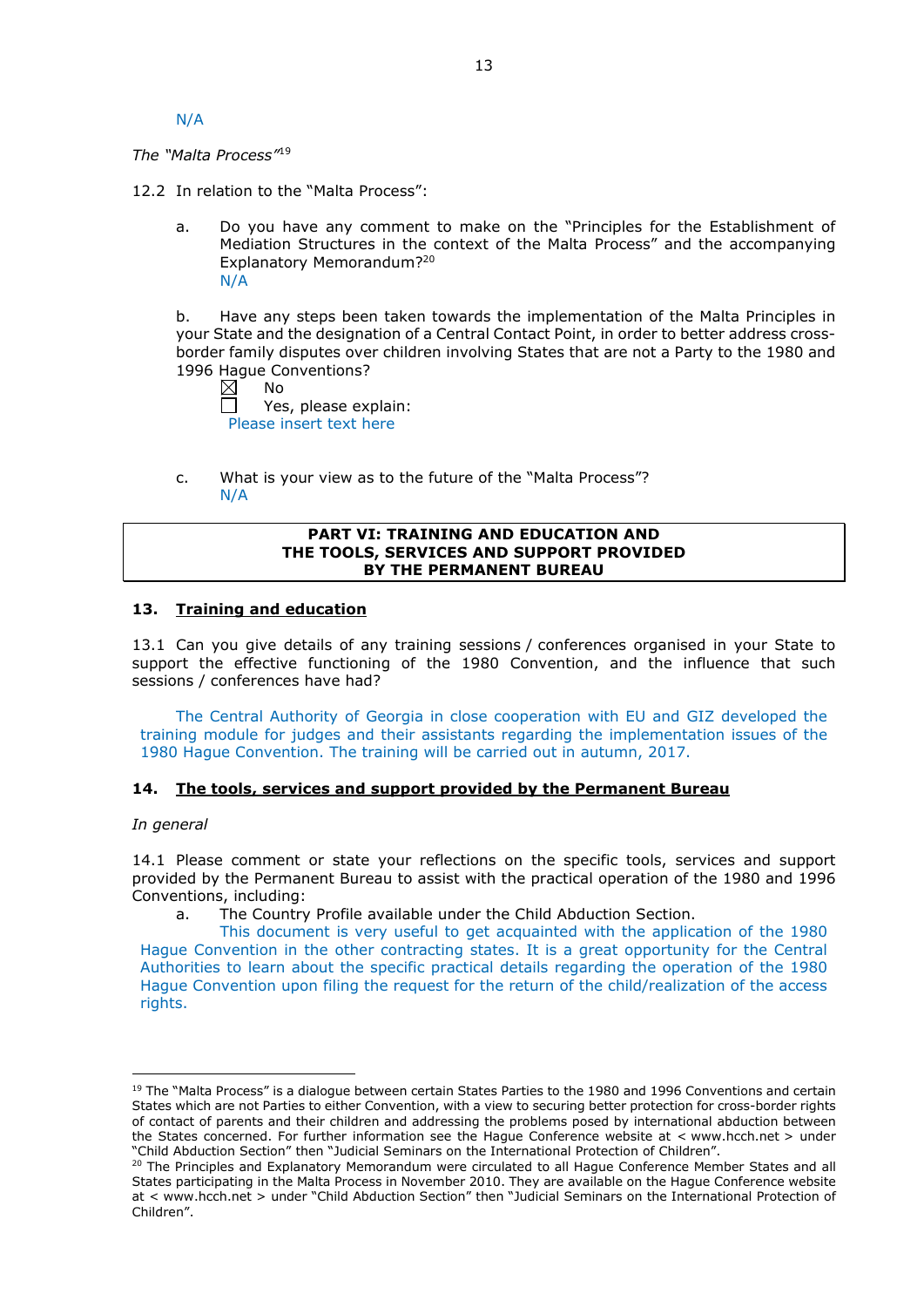b. INCADAT (the international child abduction database, available at < www.incadat.com >).

This is a very useful tool for every actor involved in the examination process of the relevant cases as it contains the information on the interpretation of the particular provisions of the 1980 Hague Convention by various national and international courts.

c. *The Judges' Newsletter* on International Child Protection - the publication of the Hague Conference on Private International Law which is available online for free; $2^1$ This is very useful tool for the judges and other professionals in order to get the relevant information on the various topics, including, the relevant national legislation/practice

of the other contracting states.

d. The specialised "Child Abduction Section" of the Hague Conference website  $(<$  www.hcch.net  $>$ ):

This is a helpful tool as it contains the useful information on the implementation of the 1980 Hague Convention. For example, the updated list and contact information of the Central Authorities; the status table of the 1980 Hague Convention; the relevant publications on the child abduction issues, etc.

e. INCASTAT (the database for the electronic collection and analysis of statistics on the 1980 Convention);<sup>22</sup>

This is an important tool for the Hague Conference on Private International Law to collect the multiple types of information from the various jurisdictions and make the evidencebased recommendations to the state parties.

f. Providing technical assistance and training to States Parties regarding the practical operation of the 1980 and 1996 Conventions.<sup>23</sup> Such technical assistance and training may involve persons visiting the Permanent Bureau or, alternatively, may involve the Permanent Bureau organising, or providing assistance with organising, national and international judicial and other seminars and conferences concerning the Convention(s) and participating in such conferences;

It is a perfect tool for exchanging the information about the best practice towards the implementation of the 1980 and 1996 Hague Conventions and, in result, improving the relevant national legislation/practice.

g. Encouraging wider ratification of, or accession to, the Convention(s), including educating those unfamiliar with the Convention(s);<sup>24</sup>

In general, the increasing number of the contracting states will facilitate the better application of the 1980 Hague Convention in practice.

h. Supporting communications between Central Authorities, including maintaining their contact details updated on the HCCH website;

This is very important, as it facilitates the swift and efficient coordination between the respective Central Authorities and encourages the effective implementation of the main aims and objectives of the 1980 Hague Convention.

i. Supporting communications among Hague Network Judges and between Hague Network Judges and Central Authorities, including maintaining a confidential database of up-to-date contact details of Hague Network Judges N/A

*Other*

14.2 What other measures or mechanisms would you recommend:

<sup>&</sup>lt;u>.</u> <sup>21</sup> Available on the Hague Conference website at < www.hcch.net > under "Child Abduction Section" and "Judges' Newsletter on International Child Protection". For some volumes of *The Judges' Newsletter*, it is possible to download individual articles as required.

<sup>&</sup>lt;sup>22</sup> Further information is available via the Hague Conference website at < www.hcch.net > under "Child Abduction" Section" then "INCASTAT".

 $^{23}$  Such technical assistance may be provided to judges, Central Authority personnel and / or other professionals involved with the practical operation of the Convention(s).

 $24$  Which again may involve State delegates and others visiting the Permanent Bureau or, alternatively, may involve the Permanent Bureau organising, or providing assistance with organising, national and international judicial and other seminars and conferences concerning the Convention(s) and participating in such conferences.